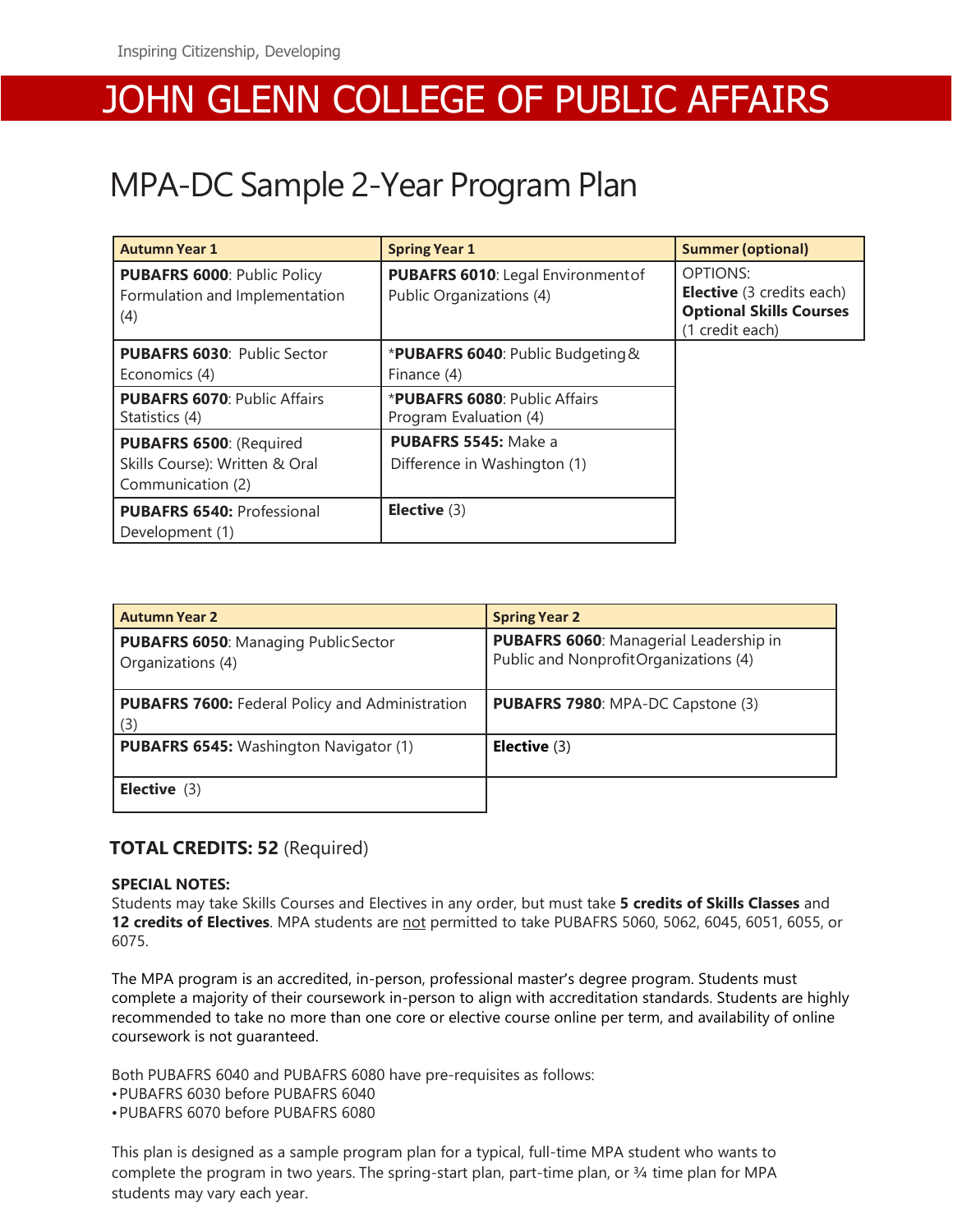# JOHN GLENN COLLEGE OF PUBLIC AFFAIRS



THE OHIO STATE UNIVERSITY

glenn.osu.edu

## MPA Course Requirement Overview

## **Core Requirements (32 credits)**

**PUBAFRS 6000:** Public Policy Formulation and Implementation (4) **PUBAFRS 6010:** Legal Environment of Public Organizations (4) **PUBAFRS 6030:** Public Sector Economics (4) **PUBAFRS 6040:** Public Budgeting and Finance (4) (Pre-requisite: 6030)

**PUBAFRS 6050:** Managing Public Sector Organizations (4) **PUBAFRS 6060:** Managerial Leadership in Public and Nonprofit Organizations(4) **PUBAFRS 6070:** Public Affairs Statistics (4) **PUBAFRS 6080:** Public Affairs Program Evaluation (4)(Pre-requisite: 6070)

## **Skills Courses (5 credits)**

REQUIRED **PUBAFRS 6500:** Written and Oral Communication (2) **PUBAFRS 6540:** Professional Development (1) **PUBAFRS 5545:** Make a Difference in Washington (1)

**PUBAFRS 6545:** Washington Navigator (1)

| OPTIONAL |  |
|----------|--|
|          |  |
|          |  |

**PUBAFRS 5513:** Excel Basic Skills (1) **PUBAFRS 5514:** Excel Advanced Skills (1) **PUBAFRS 6505:** Governmental Accounting (1) **PUBAFRS 6510:** Conveying Quantitative Data in Public Affairs (1) **PUBAFRS 6515:** Database Management (1) **PUBAFRS 6520:** Balanced Scorecards and Dashboards (1) **PUBAFRS 6525:** Survey Design (1) **PUBAFRS 6890:** Special Topics Skills (1)

#### **Capstone Course (3 credits)**

**PUBAFRS 7980:** MPA-DC Capstone (3)

## **Elective Courses (12 Credits)**

REQUIRED **PUBAFRS 7600:** Federal Policy and Administration (3) CHOOSE ANY 3: **Elective Courses may be offered in the following topics (may vary each semester):**

- Energy Policy & the Environment Contract Management Economic Development & Education **Dispute Resolution** Strategy for Public Organization **Fight Control** Higher Education Policy Managing Innovation & Change Science & Technology Policy Nonprofit Management and Governance Wicked Policy Problems Performance Management Workforce Planning Criminal Justice Policy **Project Management** Juvenile Justice System Policy **Public Management Information Systems** Policy and Strategy in the Nonprofit Sector Multivariate Data Analysis
-